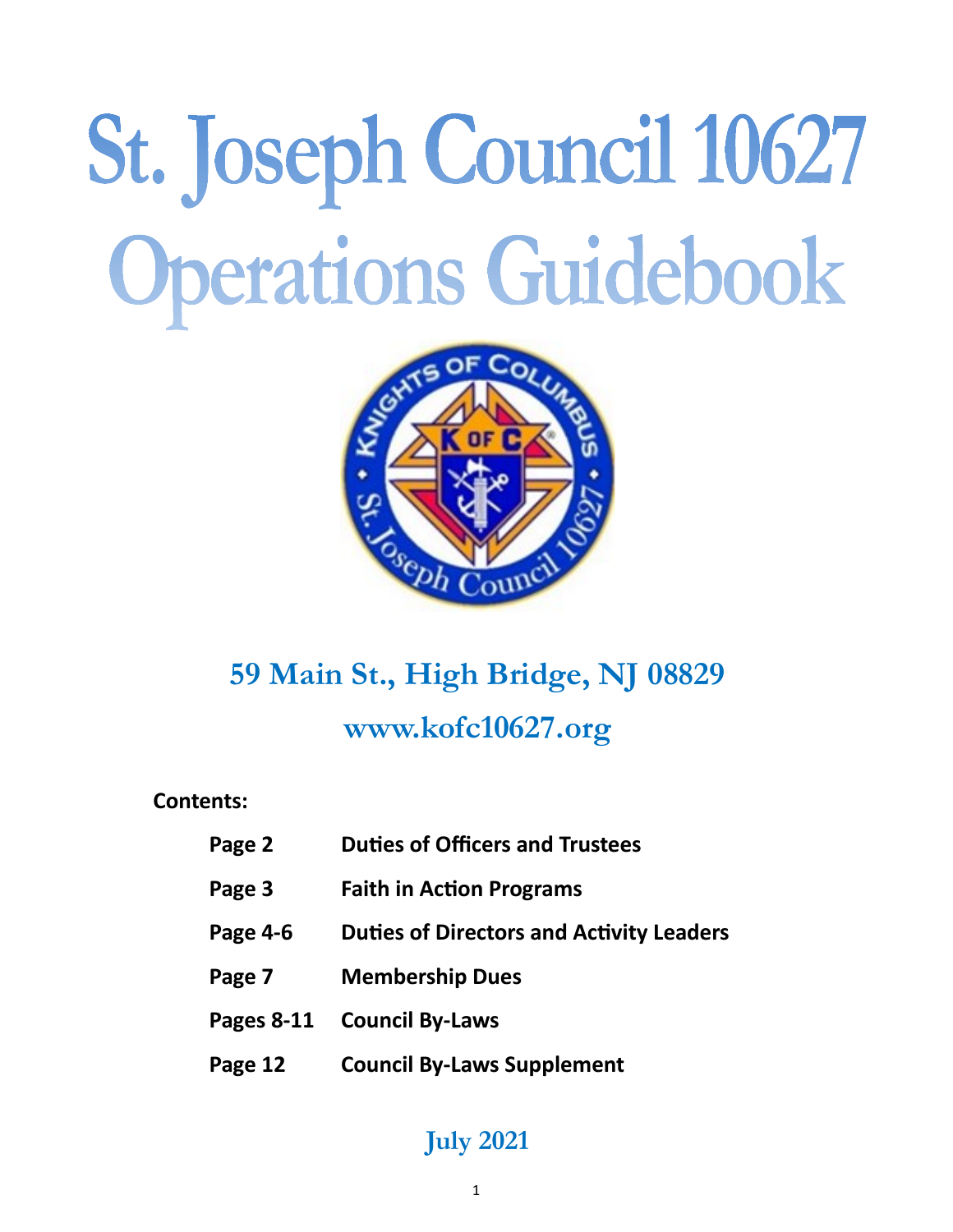# **DUTIES OF OFFICERS**

#### **GRAND KNIGHT**

Presides over all meetings.



Appoints Program & Membership Directors. Appoints committees as needed.

Countersigns checks and orders for payment.

Maintains working relationships with the council's chaplain, district deputy, insurance agent, as well as with other local service organizations.

#### **DEPUTY GRAND KNIGHT**



Assists the Grand Knight with operation of the council and any other duties assigned to him by the Grand Knight.

In the absence of the Grand Knight, presides over council meetings.

Serves on the council's Retention Committee.

#### **CHANCELLOR**

Has the duty of strengthening the members' interests in



council activities.

Assists the Grand Knight and the Deputy Grand Knight with their duties and as assigned.

Serves on the council's Admission Committee.

#### **FINANCIAL SECRETARY**

Collects money, in the form of dues, from members.



Sends billing notices and initiates retention measures by providing a list of delinquent members to the Grand Knight to prevent members from being suspended for nonpayment of dues.

Ensures that the council membership records are updated and that new members sign the constitutional roll.

Receives from the Supreme Council Headquarters honorary and honorary life membership cards for distribution to qualified members.

Files various reports and membership/insurance transactions with the Supreme Council Headquarters.

Keeps the seal of the council and affixes the same to membership cards, resolutions and other official documents as necessary.

## **TREASURER**

Handles council funds.

Receives money from Financial Secretary and deposits it in the proper council accounts.



Pays all council expenses, including assessments from the Supreme Council.

#### **RECORDER**

Keeps and maintains a true and permanent actions of the council.



Maintains all correspondence of the council.

Supervises and maintains all council property.

#### **ADVOCATE**

Acts as parliamentarian for the council.

#### **WARDEN**

gree exemplifications.



Oversees Inside and Outside Guards.

#### **INSIDE/OUTSIDE GUARDS**

Attends the doors of the council chamber, checking for current membership cards and allowing entrance.

## **BOARD OF TRUSTEES**

Supervise all financial business of the council and conduct the semiannual audits.



2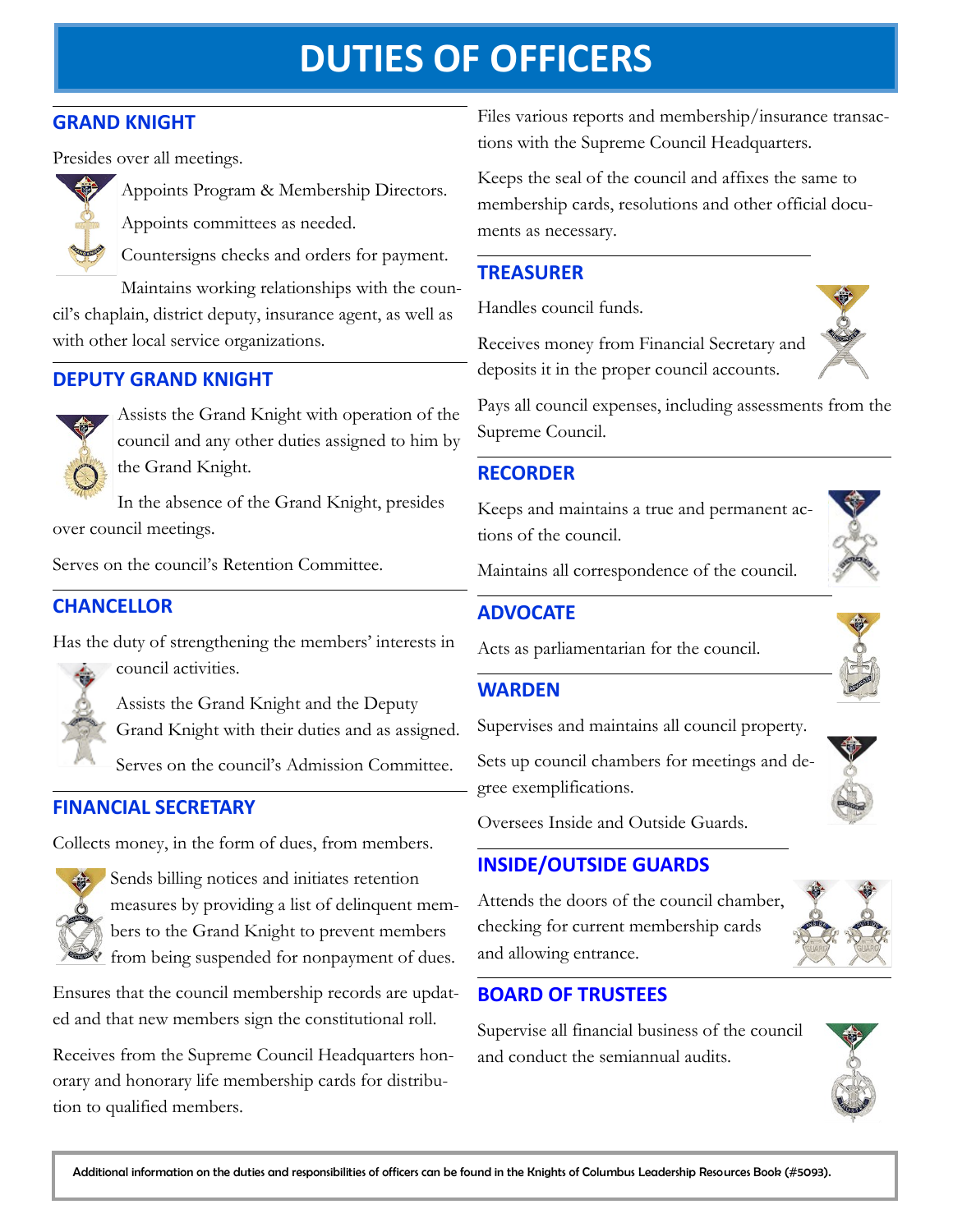# **Faith in Action Programs**



**FAMILY** 

LIFE

#### **FAITH COMMUNITY**

The four categories: **Faith, Community, Family**, and **Life**, provides the opportunity to share something that all generations and cultures within our organization seek in their membership in the Knights of Columbus.

The Faith in Action model allows us to come together to share our faith, celebrate fraternity with our families, and do what we do best — stand shoulder to shoulder in service to our community and to defend life at all stages and in every condition.

The Supreme Council has designated select programs as featured programs in each of the program categories.

Conducting well-rounded faith-filled programs will aid in attracting and retaining members.

By conducting well-run programs, our council continues the vision of our founder by assisting people in need, strengthening the bonds that unite our members, and continuing the strategy of Building the Domestic Church.



As Catholics, we are called to take an active part in building a strong parish, Church and community. Our Knights of Columbus council is perfectly positioned to be the lead organization within

our parish and community to answer that call.



Community activities support our efforts in Building the Domestic Church. Our actions should include not only Brother Knights but also our community family making up the Domestic Church. Community Programs are a council's 'Visible Arm' to their community. These programs demonstrate to the public how our council is focused on serving the needy! An

Active Council is a council involved in their community…



Families are the building blocks of our parishes and, indeed, our Faith. By including them in our mission we can renew the Church's energy for evangelization and insure the sustainability of our Order.



As Catholics we believe that abortion kills children and that the Church supports the sanctity of human life from the moment of conception until natural death. While Life Programs are here to oppose abortion and support pregnant women so they can deliver a healthy

baby, there is more to be considered than just abortion. We must also promote proper end of life care in accordance with the teachings of the Church.

**FAITH RSVP** Into the Breach Spiritual Reflection **Holy Hour** Pilgrim Icon Program Building the Domestic Church Kiosk Rosary Program Sacramental Gifts

#### **COMMUNITY**

**Coats for Kids** Global Wheelchair Mission **Habitat for Humanity** Leave No Neighbor Behind\*\* **Disaster Preparedness** Free Throw Championship Catholic Citizenship Essay Contest Soccer/Hockey Challenge Helping Hands

#### **FAMILY**

**Food for Families** Family of the Month/Year **Family Fully Alive Family Prayer Night** Keep Christ in Christmas Family Week Consecration to the Holy Family Good Friday Family Promotion

#### **LIFE**

March for Life **Special Olympics Ultrasound Program** Pregnancy Center Support Christian Refugee Relief Silver Rose Mass for People with Special Needs Novena for Life

**Details are found in the Order's Faith in Action Guidebook #10907**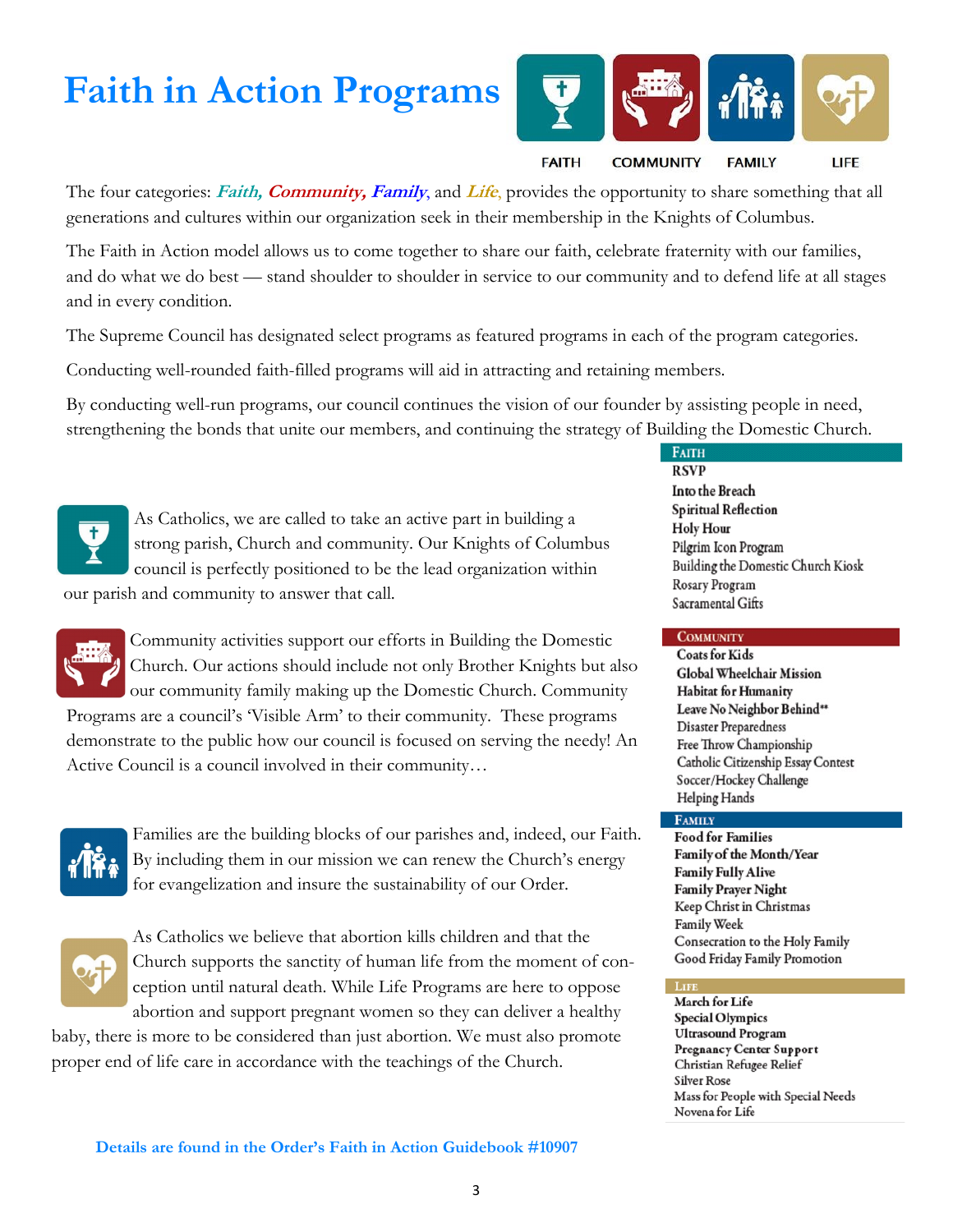## **DUTIES OF DIRECTORS, ACTIVITY LEADERS**

#### **Guidance for Directors and Activity Leaders:**

The Member Involvement Committee, consisting of the immediate Past Grand Knight and all Council Trustees and other members appointed by the Grand Knight, will guide Directors and Activity Leaders and assist them in obtaining support for their program activities.

#### **Directors**

Ensure that the council meets its obligations for "Supreme-recommended" **Faith in Action** programs.

Help to recruit Activity Leaders for specific service programs.

Oversee all activities within his program category.

Participate in annual planning efforts for council activities at the beginning of each Columbian Year.

Coordinate annual budget income and disbursements for all activities in his program category and work with Activity Leaders to develop and provide their portions of that information.

## **Activity Leaders ("Chairmen" for individual programs):**

Have beginning to end responsibility for his activity including scheduling, site, promotion, photos, etc.

Participate in annual planning efforts for council activities at the beginning of each Columbian Year.

Identify income expectations and funds needed for their activity (July).

Recruit Knights and others to conduct an activity. Maintain a record of Knights who assist in an activity.

#### **PROGRAM DIRECTOR**

Oversees and coordinates each Faith in Action Service Program and guides the individual directors. He is also responsible for ensuring that each Committee Director and Activity Leader has the resources he needs for service programs activities within his program category.

Maintains a record of all council programs to report on the annual Fraternal Activity Survey (January) and to report on the Columbian Awards application (June).

In addition, the Program Director oversees fraternal events and activities that support the mission of the council.

Collaborates with the Grand Knight in setting the calendar (and budget) for council programs for the year

Manages each Faith in Action Service Program Director as they implement the council's programs and activities.

Keeps accurate records of council programs for reporting on the Annual Survey of Fraternal Activity and the Columbian Award Application.

Keeps council's Public Relations Chairman informed of all Faith in Action programs and activities for promotion to local media.

# St. Joseph Council #10627, High Bridge, New Jersey

**Current council Officers, Directors and Activity Leaders can be found on the Council Leaders tab of the council website, www.kofc10627.org**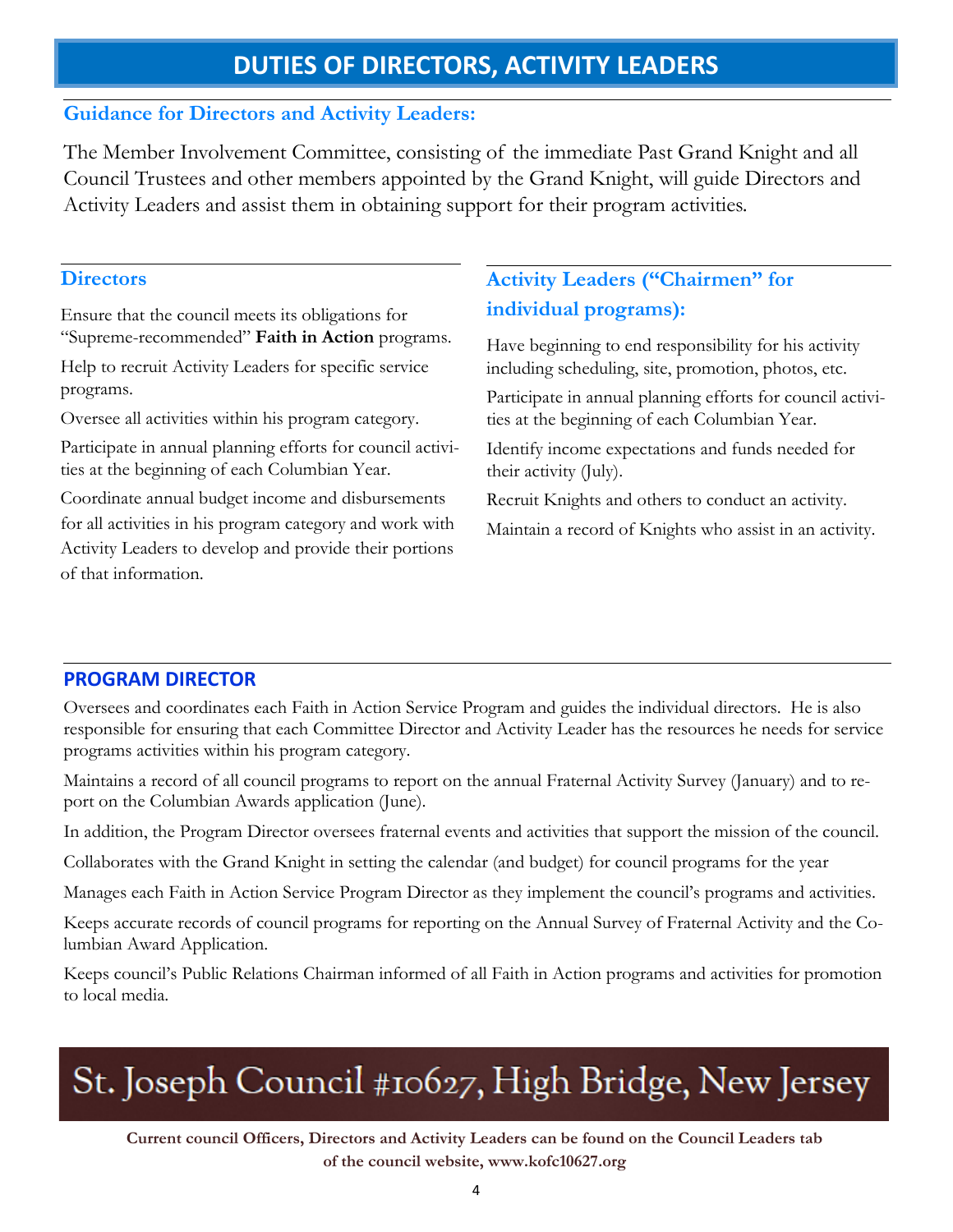

#### **FAITH DIRECTOR**

Responsible for all Faith-based council programs.

Keeps accurate records of the council's Faith programs

- ➢ **Faith Activities Leaders:**
	- **a) Spiritual Devotions:** Organizes council's devotional and spiritual programs.
	- **b) Parish Liaisons:** Acts as the Council's liaison to the parish to ensure members know the needs of the parish.
	- **c) Parish AED Program:** Coordinates CPR and AED training opportunities for parishioners to ensure that they achieve certification or recertification.
	- d) **Parish Community:** Coordinates activities intended to strengthen the parish community (new position 2021).
	- e) **Vocations:** Coordinates the RSVP (Refund Support Vocations Program) to assist seminarians and supports activities to encourage Catholic vocations.

#### **COMMUNITY DIRECTOR**

Responsible for all Community-based council programs.

- Keeps accurate records of the council's Community programs.
- Must complete all required Knights of Columbus Safe Environment training and must also pass a background check
- ➢ **Community Activities Leaders:**
	- **a) Free Throw**: Organizes the annual basketball free throw competition and assists local winners in advancing to regional/state events.
	- **b) Intellectually Disabled:** Organizes the annual parish and Shop Rite collections to support the ARC of Hunterdon
	- **c) Military & Veterans**: Organizes council activities to support NJ State Council's military/veterans' program.
	- **d) Scholarships**: Organizes the annual council scholarship program.
- **e) Scouting Support**: Coordinates council activities to encourage Scouting and coordinates the council's I-78 flag program.
- **f) Soccer Challenge**: Organizes the annual soccer free kick competition and assists local winners in advancing to regional/state events.
- **g) Spelling Bee**: Organizes the annual parish spelling bee competitions and assists local winners in advancing to regional/state events.

#### **FAMILY DIRECTOR**

Responsible for all Family-based council programs.

- Keeps accurate records of the council's Family programs including Food for Families
- Must complete all required Knights of Columbus Safe Environment training and must also pass a background check.

#### ➢ **Family Activities Leaders:**

- **a) Food for Families:** Coordinates council and parish activities to raise funds and support local food pantries.
- **b) Fraternal Concerns:** Provides help and support for our members and their families. Needs other members and council leaders to notify him whenever we learn of a member or someone in his family 'in extremis' or a 'tight spot'. Ensures council reaches out to the family and offer to help and ensure the council provides that help such as fruit baskets, flowers, cards, or whatever is appropriate for the situation. Requests Masses for a member or his family. Notifies other members about their fellow member's needs. Organizes 'hands-on' help when needed.

#### **LIFE DIRECTOR**

Responsible for all Life-based council programs (including March for Life, Rally for Life, etc.).

Keeps accurate records of the council's Life programs.

#### ➢ **Life Activities Leaders:**

- **a) Baby Shower:** Organizes the annual baby shower and Lenten Supper intended to support the efforts of the Life Choices Pregnancy Center and the Friendship Center for New Beginnings
- **b) Religious & Civil Rights:** Acts as council liaison to the NJ State Religious & Civil Rights program and alerts members about those subjects.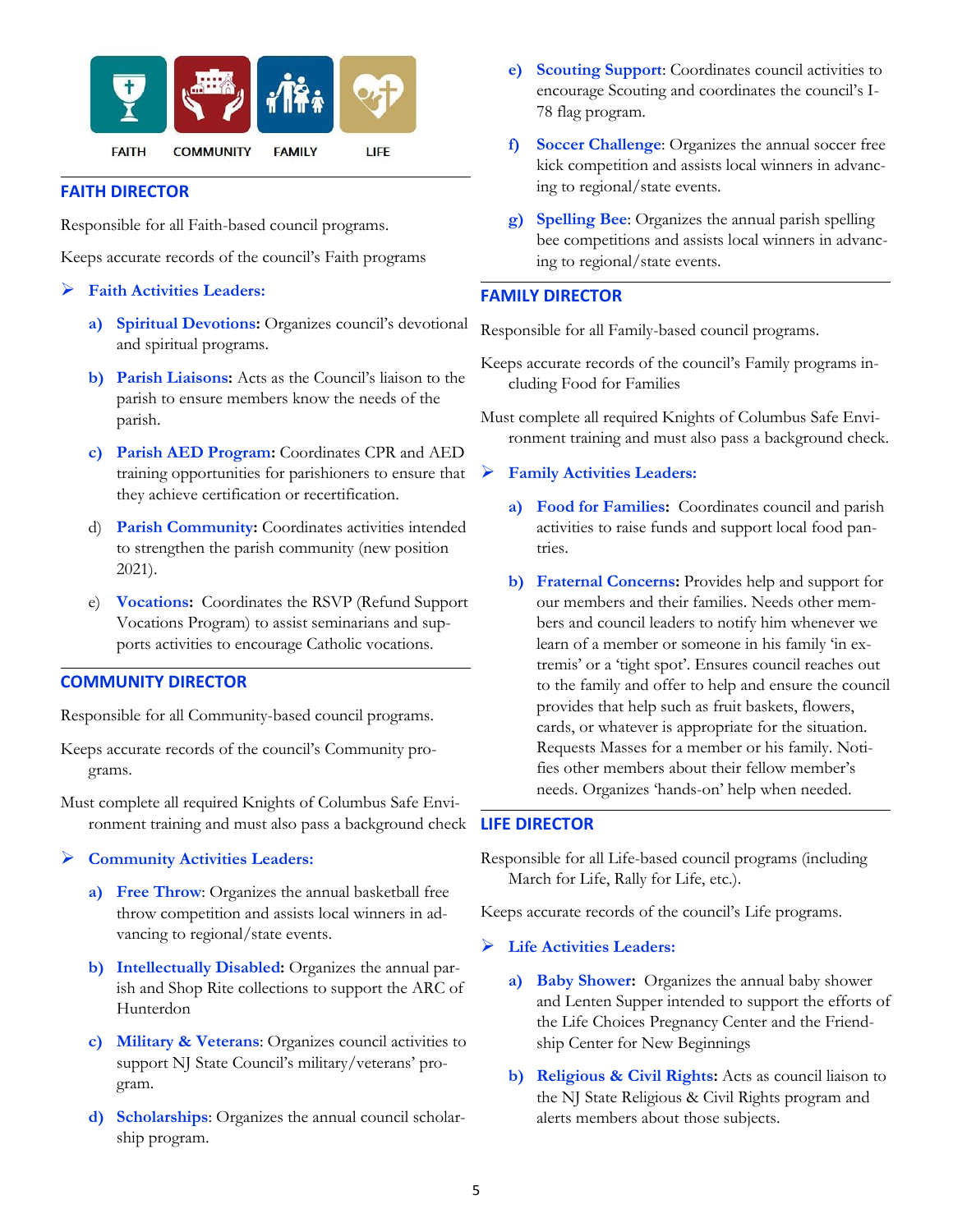# **Fraternal Commitment & Support Activities**

In addition to the external efforts performed by members doing service in a Faith in Action activity, members are needed to support the growth and overall health of the council.



#### **MEMBERSHIP DIRECTOR**

We are called upon to invite every Catholic gentleman and their families the opportunity to join our Order. The best way for a man not to join our Order is by not inviting and offering him and his family the opportunity to join us.

The Membership Director oversees and coordinates recruitment of new members, ensures that members becomes involved in the activities of the council and works with the Retention Activity Leader on proactive and reactive efforts to maintain membership.

He collaborates with the Grand Knight and Council Membership Committee on council membership goals.

He manages the Recruitment Committee, Retention Committee and Insurance Promotion Committee chairmen as they implement the council's membership activities.

He plans and coordinates the council's schedule of recruitment programs.

He ensures that Membership Applications are transmitted to both the Membership Records Department at the Supreme Council and the general agent.

#### **Fraternal Commitment & Support Activity Leaders:**

- **a) Fraternal Events**: Organizes social events to encourage fraternalism.
- **b) Culinarian**: Arranges for food and drinks for council events.
- **c) Special Events**: Coordinates activities to provide income for the council to support it's activities.
- **d) Communications & Media Relations**: Promotes the work we do as Knights for our Church and community.
- **e) Technology**: Identifies ways for the council to improve communications and other support activities through the use of technology.
- **f) Member Involvement:** Ensures that members who are willing to work are introduced to the appropriate Activity Leader; reaches out periodically to those members who don't regularly participate; determines whether the member 's or his family are having a problem and if so, refers the matter to the Fraternal Concerns Activity Leader to determine how the council can assist the member); engages members and strengthen membership experiences; involves family members in council activities and programs; keeps volunteers motivated; ensures that the work the council is doing is published in parish and public media.
- **g) Recruitment**: Works with the Membership Director to encourage council growth
- **h) Retention**: Contacts members who become inactive, fail to pay annual dues and let their membership lapse.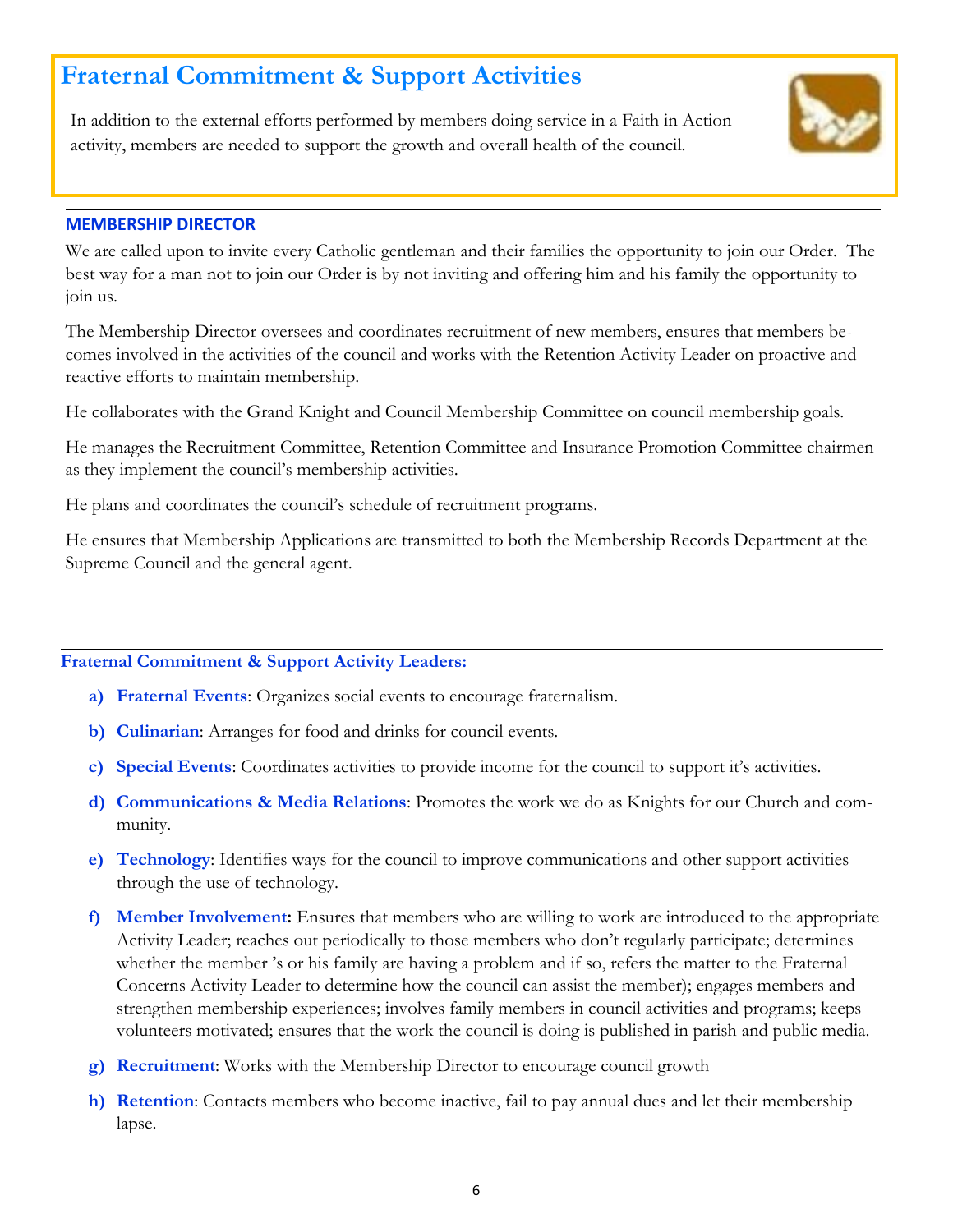Men who become Knights of Columbus make a continuous financial and personal commitment to the council and its goals. That includes the obligation to pay dues.

Some members are exempted from the requirement to pay dues as provided in the council By-Laws and its supplement.

JANUARY<sup>U</sup> (Deadline for dues payment

Dues are assessed on a calendar year basis in accordance with the schedule below.

# **Annual Membership Dues & Retention Activity Timeline:**

- **December 15**  The Financial Secretary sends dues first notice via US or e-mail.
- **January 15** The Financial Secretary sends dues second notice via US or e-mail.
- **January 30** (Approximately) The Financial Secretary sends 'Retention Committee Report' or similar to the Council Retention Chairman. (This allows him time to prepare information for his calling committee.)
- **February 15 to March 15**  Retention Committee contacts the delinquent members and records their findings and attempts. The committeemen's notes are important to determine the appropriate action needed.
- **March 15** (or earlier if the Retention Committee has completed their work) the Grand Knight meets with the retention committee and the Financial Secretary to determine further action:
	- 1. Excuse dues for members that are ill or out of work;
	- 2. Continue with retention work for those who may pay their dues or are under a year in arrears;
	- 3. Proceed with suspension for those members that will probably not pay their dues.
- **March 15** (after the meeting) The Financial Secretary sends **'Knight Alert Letter' (KA1**) to those members who will be suspended if their dues are not paid and minimum retention work has been completed.
- **March 30** (No later than April 15 and two weeks after the '**Knight Alert Letter')**  the Financial Secretary sends '**Notice Of Intent To Retain**' (1845) to members who were sent a KA1 and still have not paid their dues.
	- The Financial Secretary, Grand Knight, or Council Retention Chairman completes the state retention report and returns it to the State Retention Chairman within 30 days of the date that Supreme posted the 1845.
- **60 to 90 days after the** '**Notice Of Intent To Retain**' is sent to Supreme, the Financial Secretary sends '**Membership Document**' (Form 100) to Supreme.

**Adherence to the above timeline will have members in arrears off the council rolls before July 1 when per capita fees are assed based on the council membership.**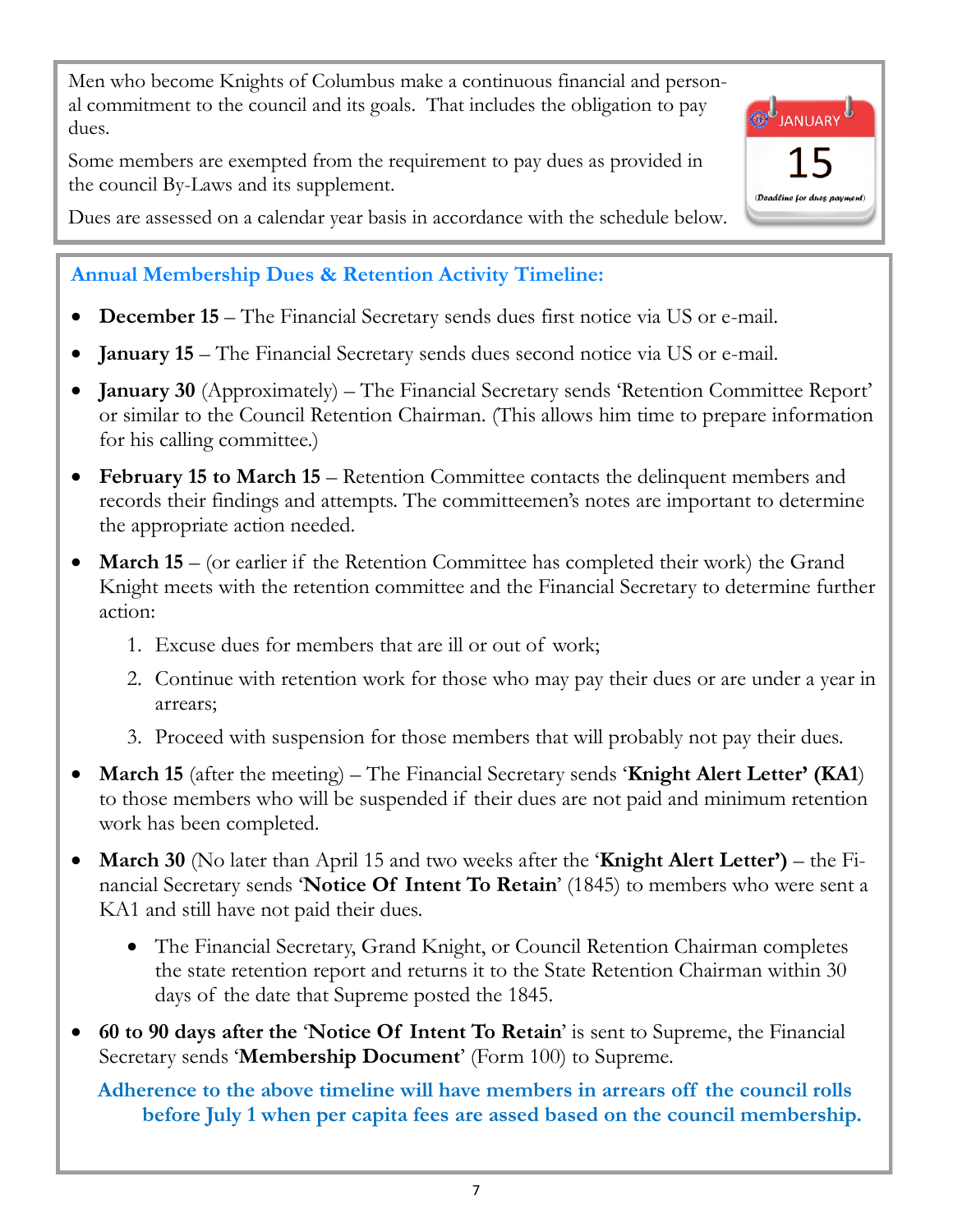## **ST. JOSEPH COUNCIL NO. 10627 HIGH BRIDGE, NJ; BY-LAWS Adopted May 17, 2018**

#### **ARTICLE I**

**Section 1.** This Council shall be known as ST JOSEPH COUNCIL NO. 10627, Knights of Columbus.

**Section 2.** The initiation fee shall be \$15.00 except that for applicants under 26 years of age it shall be \$10.00 and for Priests and religious it shall be nil. One-half of the initiation fee shall accompany the application but it shall be refunded if the application is rejected.

**Section 3.** Each member shall pay annual dues. The annual dues of members shall be \$48.00, except honorary members who shall pay the sum of State and Supreme Council per capita charges and levies, and honorary life members who shall pay nothing. A reduced rate of dues for insured members under 26 years of age may be established, but it shall not be less than \$3.00 per year. Except as stated above, the dues of associate and insurance members shall be the same.

**Section 4.** The Financial Secretary shall receive annual compensation, payable in quarterly installments at the end of each quarter, from the council an amount equal to 10 percent of the moneys collected on account of dues from both insurance and associate members.

#### **ARTICLE II - Elections**

**Section 1.** The annual election of officers shall take place at a regular business meeting held between May 1 and June 15 of each fraternal year. At least two months before the annual election, the Grand Knight shall appoint a Nominating Committee of three who shall prepare a slate of candidates for the elective council offices. This slate shall be presented to the council not later than the regular business meeting preceding the meeting at which annual elections are to take place. Other nominations may be made from the floor and nominations may not be closed until the election meeting has convened and the members are ready to ballot.

**Section 2.** The election of officers shall be by ballot and a majority of all votes cast shall be necessary to elect. When only one candidate is proposed for a particular office and no further nominations have been made from the floor, the presiding Grand Knight shall declare the individual elected by acclamation. Voting by proxy or absentee ballot is prohibited.

**Section 3.** The Grand Knight shall appoint two members to act as Tellers. After all who are entitled to do so have voted, the ballot shall be declared closed and the Tellers shall then proceed to count the votes in full view of the Council. One of the Tellers shall examine each ballot singly and pass the same to his associate, who shall read aloud the name or names written or printed on all legal ballots. The Recorder shall tally the same and the result thereof shall be announced by the Grand Knight.

**Section 4.** Each officer elected must qualify and fill the office to which he is chosen, with or without installation, at the first regular meeting in the month of July succeeding his election, unless excused by a vote of the Council, and must present himself for installation at the time specified in the notice issued by or through the State Deputy or District Deputy, unless excused by such officer. Otherwise such office shall be considered vacant.

**Section 5.** Vacancies in elective offices shall be filled, after notice to the members, by election at the regular business meeting next succeeding the regular meeting at which the vacancy was created.

#### **ARTICLE III - Officers**

**Section 1.** Only members who are in good standing and who have been initiated in the first three Degrees of the Order shall be eligible to hold office in this Council. No member shall hold more than one office at the same time.

**Section 2.** The elective offices shall be as follows: Grand Knight, Deputy Grand Knight, Chancellor, Recorder, Treasurer, Advocate, Warden, Inside Guard, Outside Guard (two Outside Guards may be elected) and Board of Trustees.

**Section 3.** The appointive officers shall be as follows: Financial Secretary and Chaplain. The Financial Secretary shall be appointed by the Supreme Knight. The Chaplain shall be selected by the Grand Knight, Deputy Grand Knight and Board of Trustees in accordance with any rules established by the Bishop of the Diocese.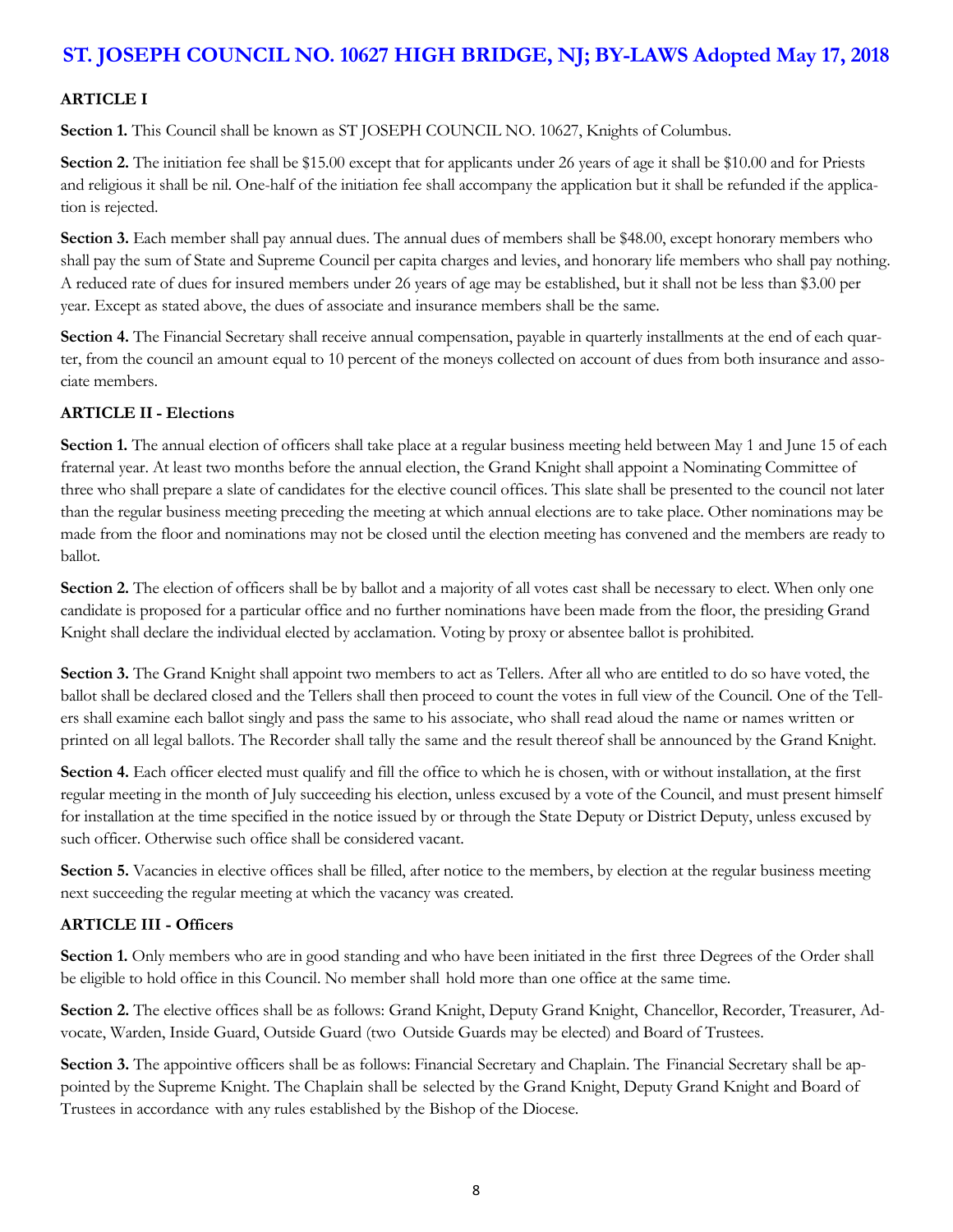**Section 4.** At the last regular business meeting in June of each year, the Council shall determine the amount of bond to be given by the Treasurer and Financial Secretary in addition to the bond furnished by the Supreme Council. The Treasurer and Financial Secretary shall not take office or be installed, or receive any money or property of the Council until they have furnished such bond and the same has been approved by the Board of Trustees. The premium on said bond shall be paid by the Council.

**Section 5.** The Council Officers shall perform the duties required of them by the Laws and Rules of the Order, and by these By-Laws and such other duties as the Council may direct.

**Section 6.** Except when notice of application shall be published as provided by Section 110 of the Laws and Rules of the Order, it shall be the duty of the Grand Knight, as early as practicable before each regular meeting, to file with the Recorder a list of candidates to be balloted upon at such meeting.

**Section 7.** At the end of each semiannual period, the Board of Trustees shall meet and audit the several books of this Council. In each January and July, the Board of Trustees shall make a full report of their findings, including the receipts and disbursements of the moneys of this Council for the previous semiannual period, the balance on hand to the credit of each of the various funds at the end of each semiannual period, and the assets and liabilities of the Council. The Grand Knight shall issue the call for such meeting of the Board of Trustees.

**Section 8.** Where a member ipso facto forfeits his membership, the Grand Knight and Financial Secretary shall immediately notify the Supreme Secretary of such forfeiture and shall immediately send notice in writing to the member. The notice shall state with particularity the reason for the forfeiture and the date the forfeiture occurred. In those cases relating to ipso facto forfeiture for failure to pay council dues, such notice shall not be sent to the Supreme Secretary or to the member until an officer or a member of the Retention Committee shall contact the member and endeavor to have him retain his membership.

**Section 9.** The Recorder shall file all reports in a filing book to be provided for that purpose and the same shall be preserved as a part of the records of this Council.

#### **ARTICLE IV - Meetings**

**Section 1.** The Council's monthly business meeting shall be held at a date, time and location established by the Council. Ten members shall constitute a quorum at business meetings.

**Section 2.** All meetings of the Council shall be presided over by the Grand Knight, who will ascertain from the Warden if all present are possessed of the current membership card.

**Section 3.** The order of business and procedure for all regular business meetings of this Council shall conform to Section 125 of the Laws of the Order.

**Section 4.** Special business meetings can be convened: (1) by vote of the Council at a preceding regular business meeting; (2) by direction of the Grand Knight; (3) by the Grand Knight upon the written request of seven members stating the object of the meeting. Due notice of special business meetings and their purpose shall be given to each member in the usual way and no other business shall be transacted at any such meeting.

**Section 5.** The following shall be the order of business and procedure at special business meetings:

- 1. Call to Order
- 2. Warden's Report on Membership Card
- 3. Prayer
- 4. Roll Call of Officers
- 5. Opening Ode\*
- 6. Special Order of Business
- 7. Prayer
- 8. 8. Closing Ode\*

\*Parts of the order of business marked with an asterisk may be omitted.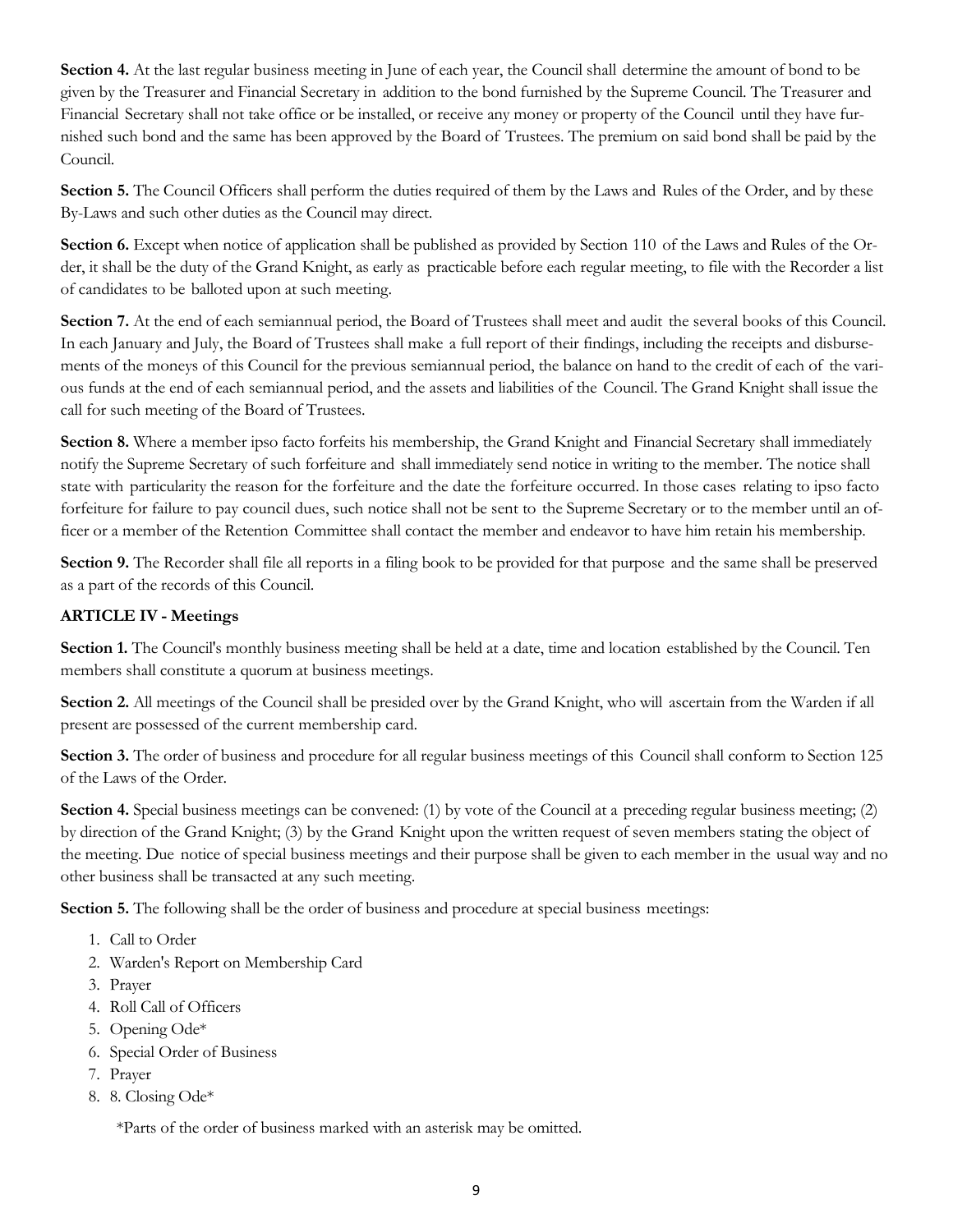**Section 6**. It shall be the duty of all officers to attend each meeting of the Council. In case of inability of any officer to attend a meeting, due notice shall be given to the Grand Knight and arrangements made to have all necessary books and papers in the possession of such officer at the meeting. If a Chair Officer is absent from a meeting, the presiding officer shall designate a member to act for him. If an elected officer, without reasonable excuse approved by the Grand Knight, is absent from three consecutive regular business meetings, the Grand Knight may report this fact to the District Deputy for such action under Section 92(b) of the Laws and Rules of the Order as the District Deputy deems appropriate.

Section 7. In the absence or inability of the Grand Knight the Deputy Grand Knight shall preside and he shall execute all of the duties of the Grand Knight. In the absence of the Grand Knight and Deputy Grand Knight the duty of presiding shall devolve on the other officers of the Council in the order in which they are named in Section 126 of the Laws and Rules of the Order.

**Section 8.** If any meeting shall fall on a legal holiday said meeting shall be held the following day unless the Council, by vote at a previous business meeting, annuls such meeting or fixes a different date for such meeting within the month for which it is scheduled.

#### **ARTICLE V - Balloting for Candidates**

**Section 1.** The Grand Knight and Deputy Grand Knight shall privately inspect the ballot box, both before and after the ballot, and the Grand Knight shall announce the result. The Warden shall be responsible for the balloting of candidates and shall distribute ballots to all members present. He shall place the ballot box on the salutation table and take his place six feet therefrom. He shall then request that all officers vote and after they have voted, he shall request the members to vote. They shall advance in single file and deposit their ballots. No member shall pass the Warden until the member preceding him has voted. After all who desire to do so have voted, the Warden shall exhibit the ballot box to the Grand Knight and Deputy Grand Knight and they shall count the votes. If the number of negative ballots cast does not exceed one-half of the members present, the applicant shall be declared elected, otherwise rejected. The exact number of negative ballots shall not be stated. If more than one candidate is to be balloted for at a meeting, the Grand Knight may announce that the first ballot shall be a general one upon all the candidates, and if not more than one-half of those present shall cast negative ballots upon the such general ballot, no other ballots shall be taken. If such announcement is made, and no more than one-half negative ballots are cast upon said general ballot, all candidates so balloted for shall be declared elected. If more than one-half negative ballots are cast upon said general ballot, then an individual ballot shall be taken on each candidate.

#### **ARTICLE VI - Committees NOTE July, 2020**: **This Section requires revisions to match Faith In Action Program categories.**

**Section 1.** In addition to the Committees provided for in the Laws and Rules of the Order, the following Service Program Directors shall be appointed:

- a) Program Director whose goal will be the direct involvement and personal commitment of the council and membership in a program that will establish the Knights of Columbus as truly a Catholic, family, fraternal, service organization.
- b) Membership Director to have supervision of a comprehensive program of recruitment and retention for his council.
- c) Director of Church Activities to promote a program that will enable the membership to respond to the constant call for the active participation of the laity in the work of the Church.
- d) Director of Community Activities whose responsibility it will be to make the council aware of its life within the community and to develop programs that will be of service to the community.
- e) Director of Council Activities who will be concerned with the promotion of brotherhood through athletic, cultural and social programs. Additionally, he will be responsible for the development of public relations in the council.
- f) Director of Youth Activities to provide the youth in the community with the means and the opportunity to become personally committed and involved in meeting the challenges of our times. He will also be responsible for the promotion of the Order's junior organization, the Columbian Squires.
- g) Director of Family Life Activities to promote activities and programs within the Council that would strengthen and support the family life of its members.
- h) Such other Committees as may be required by these By-Laws or may be established by the Council or its Grand Knight.

**Section 2.** Except as herein provided, all Committees shall be appointed by the Grand Knight and the first person named on the Committee shall act as Chairman thereof. Standing Committees shall serve for the current year or until their successors have been appointed. A majority of the Committee shall constitute a quorum for transaction of business.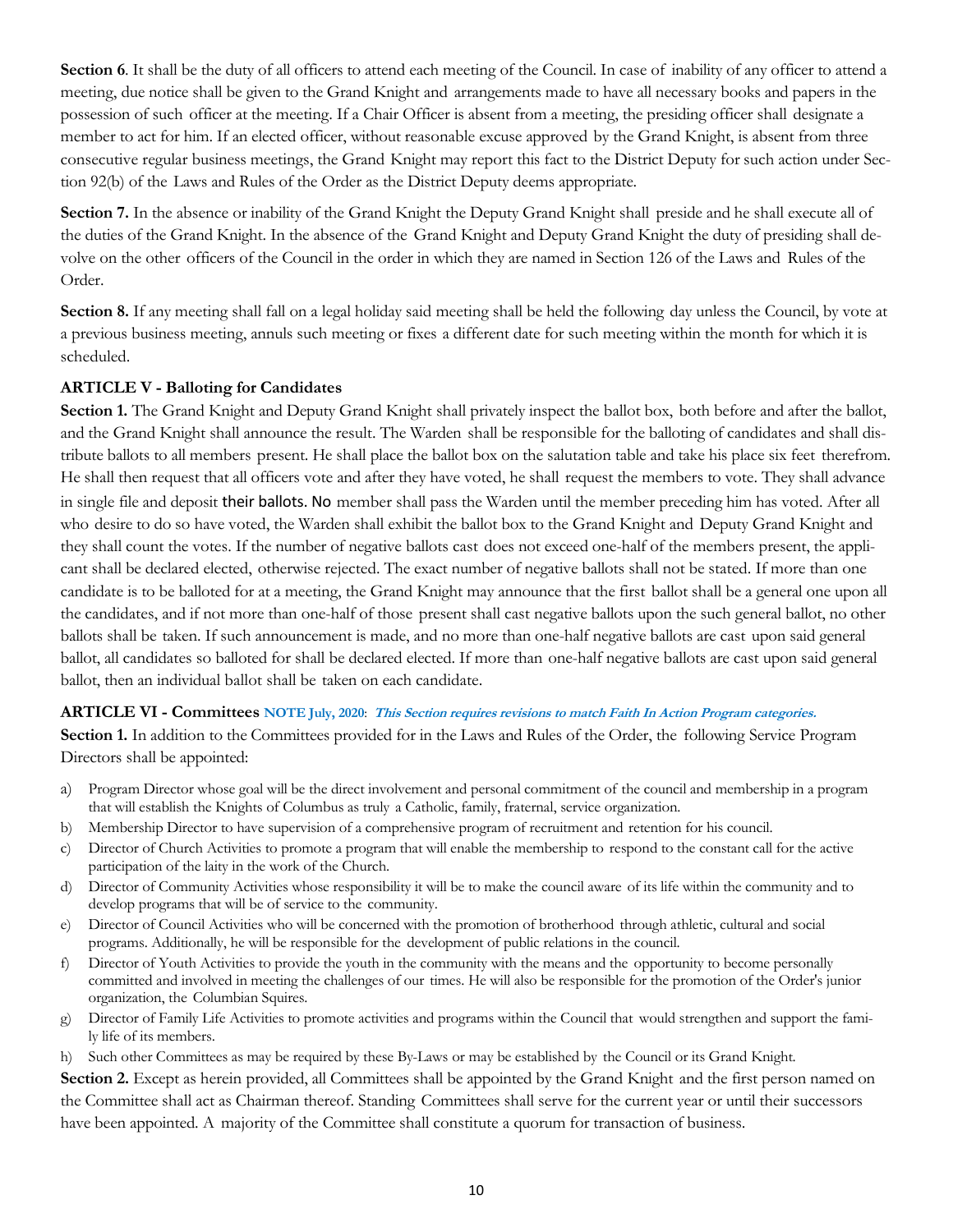#### **ARTICLE VII - Funds**

**Section 1.** All moneys obtained from any source, by or through any person or persons, acting for or in the name of the Council or under its direction or authority, shall be considered Council Funds and shall be forthwith delivered to the Financial Secretary, who will give his official receipt therefore and who will report at each meeting the amounts so received and from what source and shall deliver the same to the council Treasurer and take his receipt therefore.

**Section 2.** The Treasurer shall deposit all moneys received from the Financial Secretary in a bank to the credit of the council. Disbursements from this fund shall be made only by check signed by the Grand Knight and Treasurer. The Deputy Grand Knight shall have the authority to sign council drafts only in the event of the Grand Knight's absence. The depository bank shall be furnished with a copy of this section.

**Section 3.** No money in excess of \$500.00 shall be paid or transferred from the Treasury of this Council, (except such moneys as the Council is called upon to regularly pay for its current expenses and as provided by the Laws and Rules of the Order or for purposes approved by the Supreme Council or Board of Directors), unless by a two-thirds vote of the members present and voting at a regular business meeting held subsequent to a regular business meeting at which notice in writing of a resolution of intention to pay or transfer such money and the purposes and amount to be paid or transferred shall have been given and regularly read.

**Section 4.** All bills shall be presented to the Recorder and by him read to the Council before being referred to the Board of Trustees. In case a bill is not approved by the Board of Trustees, it shall be referred back to the Council for action.

**Section 5.** The sum of \$500.00 shall be paid from the General Fund to the Financial Secretary and shall be known as the Relief Fund. A Relief Committee shall be composed of the Grand Knight, Financial Secretary and Treasurer and shall investigate the case of any brother who is reported to be in distress or in need of relief. If, in the Committee's judgment, the case is one deserving of assistance, the Committee shall have power to draw from this Relief Fund such reasonable sum of money to afford assistance as the circumstances of the case may require, provided that in no single case shall more than 100.00 be paid out without reference to and approval by the Council.

#### **ARTICLE VIII - Funerals, Etc.**

**Section 1.** Upon the death of a member in good standing, the Memorial Committee shall give notice to the members and, if time permits, shall request them to assemble and pay their respects to the memory of the deceased at a time and place to be indicated in such notice.

**Section 2.** When notice of the death of a member in good standing is received, the Memorial Committee shall forward to the family of the deceased a message of condolence on behalf of the Council.

#### **ARTICLE IX - Miscellaneous**

**Section 1.** These By-Laws may be amended by a two-thirds vote of the members present and voting at a regular business meeting held subsequent to a regular business meeting at which a resolution in writing providing for such amendment shall have been read and notice of the proposed amendment shall have been given to the members in writing or in the council publication at least five days prior to the second meeting.

**Section 2.** Procedure and debate shall be in accordance with the Laws and Rules of the Supreme Council, the Supreme Board of Directors, these By-Laws and the Rules of Parliamentary Law known as "Robert's Rules of Order."

#### **These By-Laws adopted by vote of the Council, May 17, 2018.**

Thomas D. Corrado, Grand Knight; Steven J. Bauernfeind Recorder Date of Institution: May 1, 1991

**Approved**: May 21, 2018 JOHN A. MARRELLA, Supreme Advocate